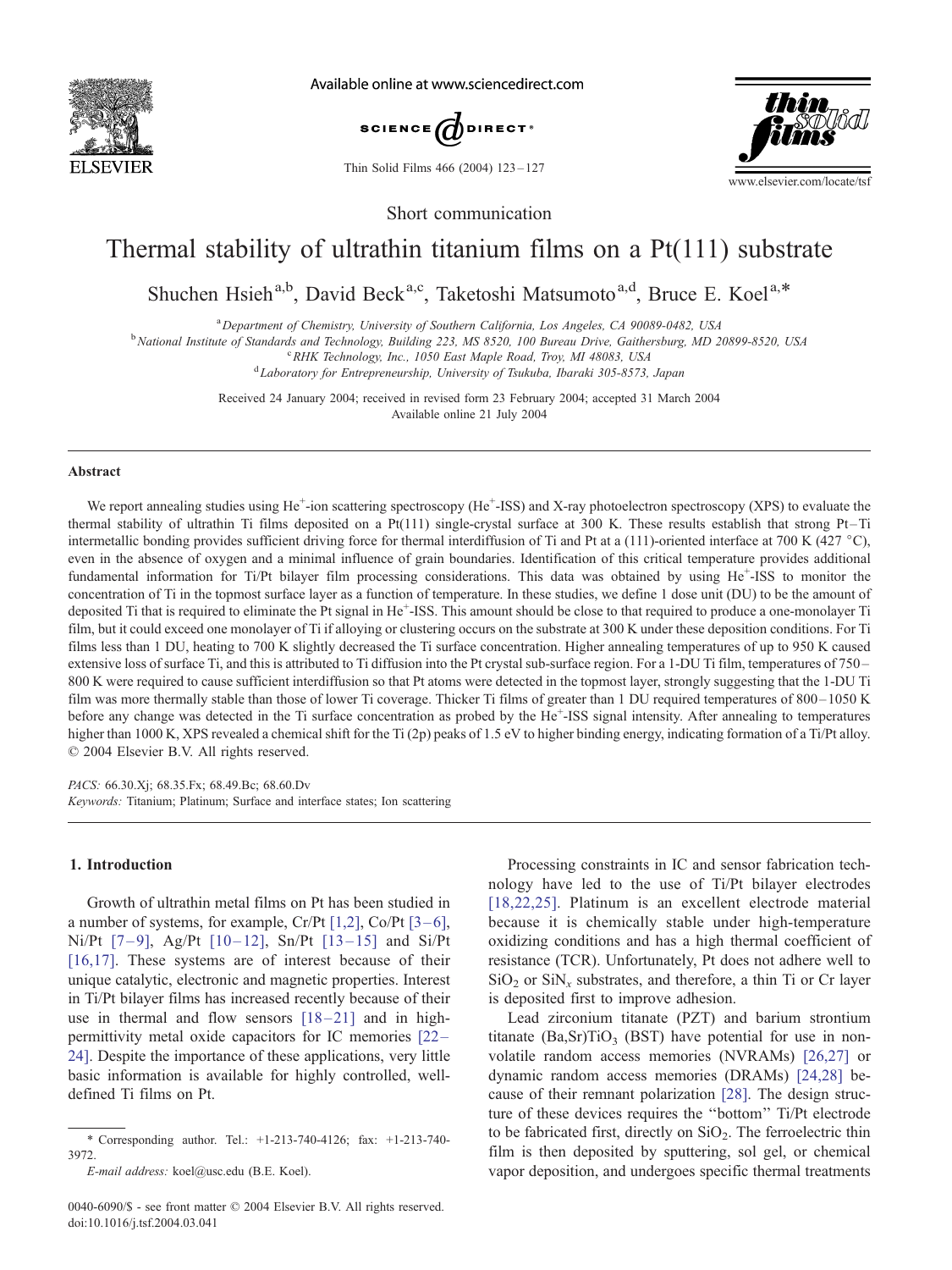that vary in time and temperature, and can directly affect the stability of the underlying metal layers. It has been suggested that during deposition of these films at high temperature, titanium can migrate to the Pt surface through grain boundaries [\[22,23,25,29\].](#page-4-0) Titanium at the surface may then become oxidized, which can lead to degradation of device performance.

Thin Ti/Pt films on  $\text{SiN}_x/\text{Si}$  substrates have been investigated for thermal and flow sensor applications [\[18\].](#page-4-0) For these sensors, suspended-membrane Pt microheaters are fabricated on a Si wafer. Following metal deposition, substrate material directly below the heater is etched away using KOH. It is critical at this step that the deposited Pt thin film has good adhesion to the  $\sinh(5)$  substrate to prevent peeling in the KOH solution, and that it retains its high TCR for sensor sensitivity. Here again, films of Ti or Cr are used as adhesion promoters to suppress peeling of the Pt electrode  $[19-21,30]$ . However, it has been found that post-process annealing still leads to peeling of the Pt film [\[22,25,31\].](#page-4-0) Therefore, the thermal stability of Ti/Pt films is very important.

Here, we present results showing fundamental aspects of the thermal stability of Ti/Pt bilayer film interfaces by probing Ti films deposited on a Pt(111) single-crystal substrate under UHV conditions using a highly surface sensitive technique (He<sup>+</sup>-ion scattering spectroscopy [He<sup>+</sup>-ISS]) to monitor the surface concentration of Ti as a function of temperature. We found that Ti interdiffuses with Pt at a temperature of 700 K, and Pt atoms appear at the surface by 800 K even for several-layer-thick Ti films. To our knowledge, there are no previous reports that evaluate the thermal stability of ultrathin Ti films deposited on a Pt(111) single-crystal surface.

### 2. Experimental

All experiments were performed in a multi-technique ultrahigh vacuum (UHV) chamber that is described in detail elsewhere [\[32\].](#page-4-0) The chamber was equipped with a Colutron ion gun that provided a collimated, monoenergetic ion source for He<sup> $+$ </sup>-ISS, a dual-anode Al/Mg K $\alpha$  X-ray source for X-ray photoelectron spectroscopy (XPS), an electron gun for AES, a Perkin-Elmer Model 10-360 spherical capacitor analyzer (SCA) with a multichannel detector, and reverse-view LEED optics (PRI). An electron-beam heated, Ti evaporator (Ti rods, ESPI, 6N purity) was used to deposit the Ti films. The sample was heated by electron bombardment from a filament positioned directly behind the sample. The temperature was monitored using a type-K thermocouple spot-welded directly to the side of the crystal.

A Pt(111) single crystal (Atomergic, 5N purity) was used for all experiments and was cleaned using standard procedures consisting of cycles of  $500$ -eV  $Ar^+$ -ion sputtering, followed by annealing in a background of  $2 \times 10^{-7}$  torr O<sub>2</sub> at 1000 K, with a final annealing in UHV at 1200 K. The condition of the sample was monitored by AES and LEED, and cleaning was repeated until no contamination of the surface could be detected. The base pressure in the chamber was  $4 \times 10^{-10}$  Torr. All Ti films were deposited on the Pt substrate at 300 K and annealing experiments were performed immediately to minimize Ti oxidation by residual gases in the chamber.

The Al-K $\alpha$  X-ray source in XPS was operated at 300 W  $(15 \text{ kV})$  with an SCA pass energy of 23.5 eV. He<sup>+</sup>-ISS measurements were made using an incident He<sup>+</sup>-ion-beam energy  $(E_0)$  of 1.0 keV. The SCA was operated at a pass energy of 1127.1 eV, and a complete energy scan of the scattered ion energy  $(E_1)$  could be acquired every 60 s. The angle between the SCA and ion source was fixed at  $36^\circ$  to give a scattering angle of 144°. Conventionally in ISS, the polar angle is defined with respect to the crystal surface plane, with  $\Psi = 90^\circ$  corresponding to incident ions perpendicular to the surface. Energy scans were obtained for  $E_1$ /  $E_0 = 0.4 - 0.9$ , which fully covers the scattering peaks from both Pt and Ti. The Pt and Ti scattering signal intensity was determined from integration of the single-scattering peaks after background subtraction.

## 3. Results and discussion

Ion scattering spectroscopy using rare gas ions is extremely surface sensitive and provides composition infor-mation on the outmost atomic layer only [\[33\].](#page-4-0) In He<sup>+</sup>-ISS, with a scattering angle of 144°, 1.0-keV incident He<sup>+</sup>-ions gave a large peak separation for ion scattering from Ti  $(E_1)$  $E_0 = 0.68$ ) and Pt ( $E_1/E_0 = 0.89$ ) atoms at the surface.

A Ti deposition experiment was performed using He<sup>+</sup>-ISS to determine aspects of the Ti film growth as a function of Ti deposition. [Fig. 1](#page-2-0) shows He<sup>+</sup>-ISS data for increasing amounts of Ti deposited on Pt(111) at 300 K. Ti deposition lead to an increase in the Ti scattering signal and a decrease in the Pt scattering signal. The Pt peak intensity decreased rapidly with exposure time, and this was negligible by 270 s. We have assigned this Ti deposition time to 1 dose unit (DU) of Ti. Thus, we defined 1 DU to be the amount of deposited Ti that is required to eliminate the Pt signal in He<sup>+</sup>-ISS. This amount should be close to that required to produce a one-monolayer Ti film, but it could exceed one monolayer of Ti if alloying or clustering occurs on the substrate at 300 K under these deposition conditions.

The surface Ti concentration was calculated using the following equation:

$$
\text{Ti surface concentration} = \frac{I_{\text{Ti}}/I_{\text{Ti}}^{\infty}}{I_{\text{Ti}}/I_{\text{Ti}}^{\infty} + I_{\text{Pt}}/I_{\text{Pt}}^{\infty}} \tag{1}
$$

where  $I_{Ti}$  and  $I_{Pt}$  are the He<sup>+</sup>-ISS intensities (scattering yields measured as integrated peak areas) obtained for a given surface and  $I_{\text{Ti}}^{\infty}$  and  $I_{\text{Pt}}^{\infty}$  are intensities measured for a thick, pure-Ti film and the clean-Pt(111) surface, respectively. Concentrations determined by using Eq. (1) are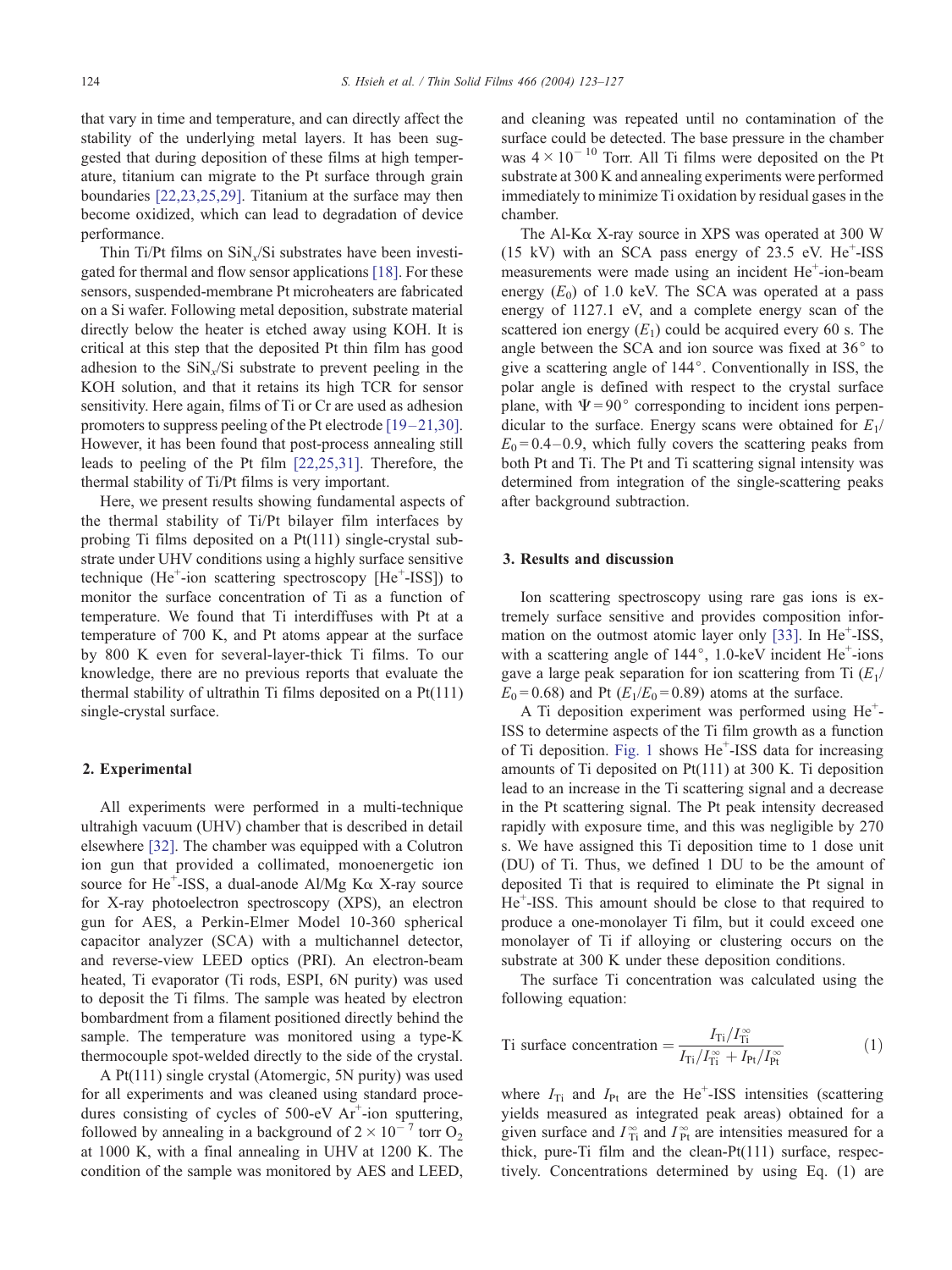<span id="page-2-0"></span>

Fig. 1. He<sup>+</sup>-ISS spectra for a series of increasing amounts of Ti deposited on Pt(111) at 300 K. The Ti concentration in the topmost surface layer as determined by He<sup>+</sup>-ISS was calculated by using Eq. (1).

plotted versus Ti exposure time in Fig. 2. It is clear in the figure that the  $Pt(111)$  surface is completely covered by an exposure time of 270 s.

In [Fig. 3,](#page-3-0) Ti surface concentration is plotted versus annealing temperature for several different initial Ti-deposition amounts. Each film was annealed sequentially in 50–  $100^{\circ}$  increments and held at each temperature for 10 s. This procedure leads to a total heating time between 800 and 1050 K of 60 s. The Ti concentration was determined from He<sup>+</sup>-ISS peak intensities using Eq. (1). The general behavior observed can be divided into three regimes: sub-DU, single-DU and multi-DU films.

The annealing curves in [Fig. 3](#page-3-0) from Ti films corresponding to 0.87 and 0.93 DU deposited on Pt(111) decrease slightly upon annealing between 400 and 700 K and then drop rapidly by 950 K. No further changes were observed for higher annealing temperatures up to 1100 K. It is quite possible that the small decrease in Ti signal observed at lower temperatures may be due to restructuring of the film rather than interdiffusion.

No change in the surface Ti concentration was observed for 1-DU Ti films until an annealing temperature of 750 –800 K was reached. The Ti concentration then decreased rapidly as the temperature was increased to 1000 K. The annealing behavior for these curves was different from that of thinner films, though at higher temperatures their behavior was similar. It is interesting that the temperature window for interdiffusion in a 1-DU Ti film observed here is consistent with the process parameters reported by Sreenivas et al. [\[22\]](#page-4-0) who saw no Ti diffusion in Ti/Pt bilayers annealed in  $O<sub>2</sub>$  at 200  $\degree$ C but significant changes at 650  $\degree$ C.

Ti films greater than 1-DU deposited on the  $Pt(111)$ surface showed no changes in the topmost surface concentration until a temperature of 800 K was reached for a 2.5- DU film and 1050 K for a thicker, 5.0-DU film. At temperatures higher than 1050 K, inter-diffusion occurred rapidly as shown by the steep drop in Ti signal.

The origin of the stability of Ti films on Pt comes from the lower surface free energy of Ti than Pt  $(2050 \text{ mJ/m}^2)$ versus 2550 mJ/m<sup>2</sup> at  $T=0$  K) [\[34\],](#page-4-0) and the larger radius of Ti atoms than Pt atoms  $(1.46 \text{ Å}$  versus 1.39 Å). Nevertheless, alloying is strongly exothermic because Ti and Pt form strong intermetallic bonds. Ruban et al. [\[35\]](#page-4-0) proposed from first principles calculations that there is a strong driving force for anti-segregation (alloying) of Ti on a Pt(111) surface. Therefore, interdiffusion occurs at relatively low temperatures and allows Ti to maximize the number of Pt neighbor atoms.

We used XPS to determine the chemical state of a 1-DU Ti film after heating. [Fig. 4](#page-3-0) shows XPS spectra of the Ti 2p core level for a Ti/Pt(111) alloy surface (1 DU annealed to 1000 K) and a thick Ti film (6 DU) deposited on Pt(111) at 300 K. Background subtraction and curve fitting were done using the SpXZeigR routine available for Igor Pro (WaveMetrics) by assuming a  $2p_{1/2}/2p_{3/2}$  intensity ratio of



Fig. 2. Kinetics of Ti film growth on Pt(111) at 300 K as probed by using He<sup>+</sup>-ISS. The Pt(111) surface is completely covered by Ti after a deposition time of 270 s. This amount of deposited Ti is defined to be 1 DU.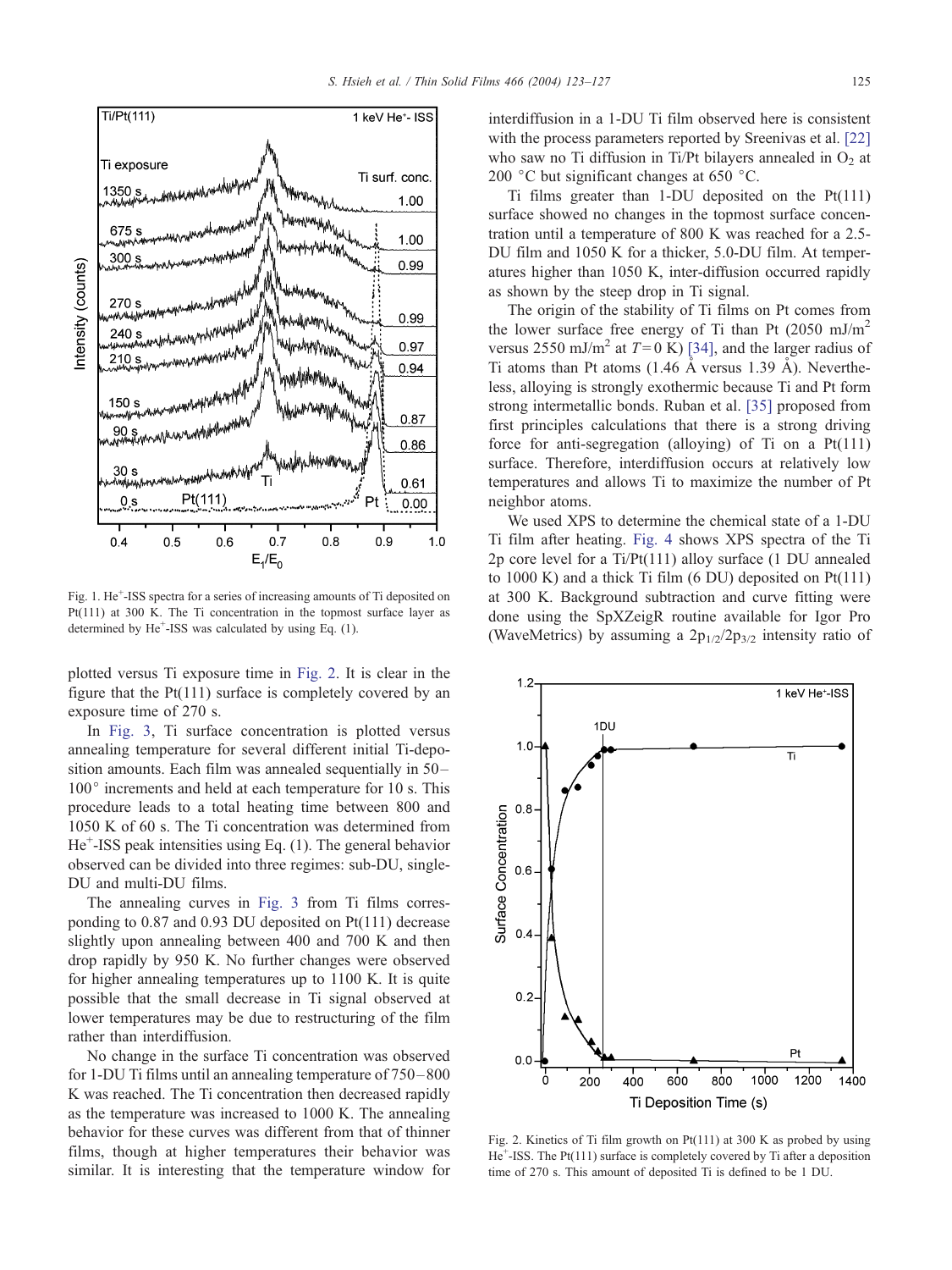<span id="page-3-0"></span>

Fig. 3. He<sup>+</sup>-ISS results for Ti films of different thicknesses deposited on Pt(111) at 300 K and annealed. The films were annealed sequentially in 50 – 100° increments and held at each temperature for 10 s. Interdiffusion of Ti films less than 1 DU starts at temperatures as low as 700 K. For 1-DU Ti films, diffusion begins at 750 – 800 K. For thicker Ti films of 2.5 and 5.0 DU, Pt is not detected at the surface until temperatures of 800 – 1050 K are reached.

1:2 for both curves and a lineshape for both curves that best fit the Ti thick film spectra, while allowing the spin – orbit splitting  $\Delta(2p_{3/2}-2p_{1/2})$  in the two curves to vary if necessary. Within the short time (5 min) required for an XPS scan, there was no detectable oxygen contamination for the thick Ti film. A longer acquisition time of 50 min was used for the alloy surface and still no oxygen was detected. The Ti  $2p_{3/2}$  peak from the alloyed film occurred at 456.7 eV BE, which is shifted 1.5 eV to higher binding energy relative to that from the thick, pure Ti film. The  $\Delta(2p_{3/2} - 2p_{1/2})$  splitting in both cases was 6.0 eV. These results are consistent with a study by Ringler et al. [\[36\]](#page-4-0) that focused on alloy formation of Ti on Pt(111). Also, Chen et al. [\[37\]](#page-4-0) showed that the Pt 4f and Ti 2p core levels were shifted by 0.4 and 1.3 eV, respectively, to higher binding energies for the bulk  $Pt_3Ti(111)$  alloy surface compared to the pure, single-component metals. Given this good agreement of our data with previous work, we chose to not make a detailed analysis of the relatively small, Pt core-level shift upon alloying because of the dominant unshifted contribution in our alloy spectrum from unalloyed Pt in the crystal.

Our experiments on the thermal stability of Ti films on a Pt(111) single crystal under UHV conditions extend previous studies that focused on interdiffusion at Ti/Pt interfaces in model device structures, and provides benchmark data for understanding these more complicated systems. For example, Olowolafe et al. [\[25\]](#page-4-0) examined the effect of process conditions on the stability of  $Pt/Ti/SiO<sub>2</sub>$  interfaces. Mixing between layers was shown to occur in samples annealed in  $N_2$  or  $O_2$  at 500–800 °C. In a separate study by Sreenivas et al. [\[22\],](#page-4-0) no changes in Ti/Pt films were found after annealing at 200  $\degree$ C for 8 h in O<sub>2</sub>, but significant changes were observed after annealing at 650 °C in O<sub>2</sub> for 30 s. They attributed this to diffusion of Ti through Pt grain boundaries. However, we have observed that even for a  $Pt(111)$  single crystal which has no grain boundaries (nominally), and even in the absence of O2, interdiffusion in Ti films can start at temperatures below 500  $\degree$ C. Therefore, it appears that the thermal instability in Ti/ Pt interfaces is a bulk-materials property. Hence, lower process temperatures, different materials, or possibly additional barrier structures will be necessary to eliminate the interdiffusion problems associated with Ti/Pt bilayers.

Our studies provide a more precise temperature for Ti/Pt intermixing to happen at a (111)-oriented interface than either of the practical studies mentioned above which used anneal-



Fig. 4. Core-level XPS spectra for a 1-DU Ti film on Pt(111) annealed to 1000 K, and for a thick Ti film deposited on Pt(111) at 300K. The Ti peak was shifted 1.5 eV to higher binding energy for the alloy compared to the thick Ti film showing a strong electronic interaction due to Pt – Ti alloying.